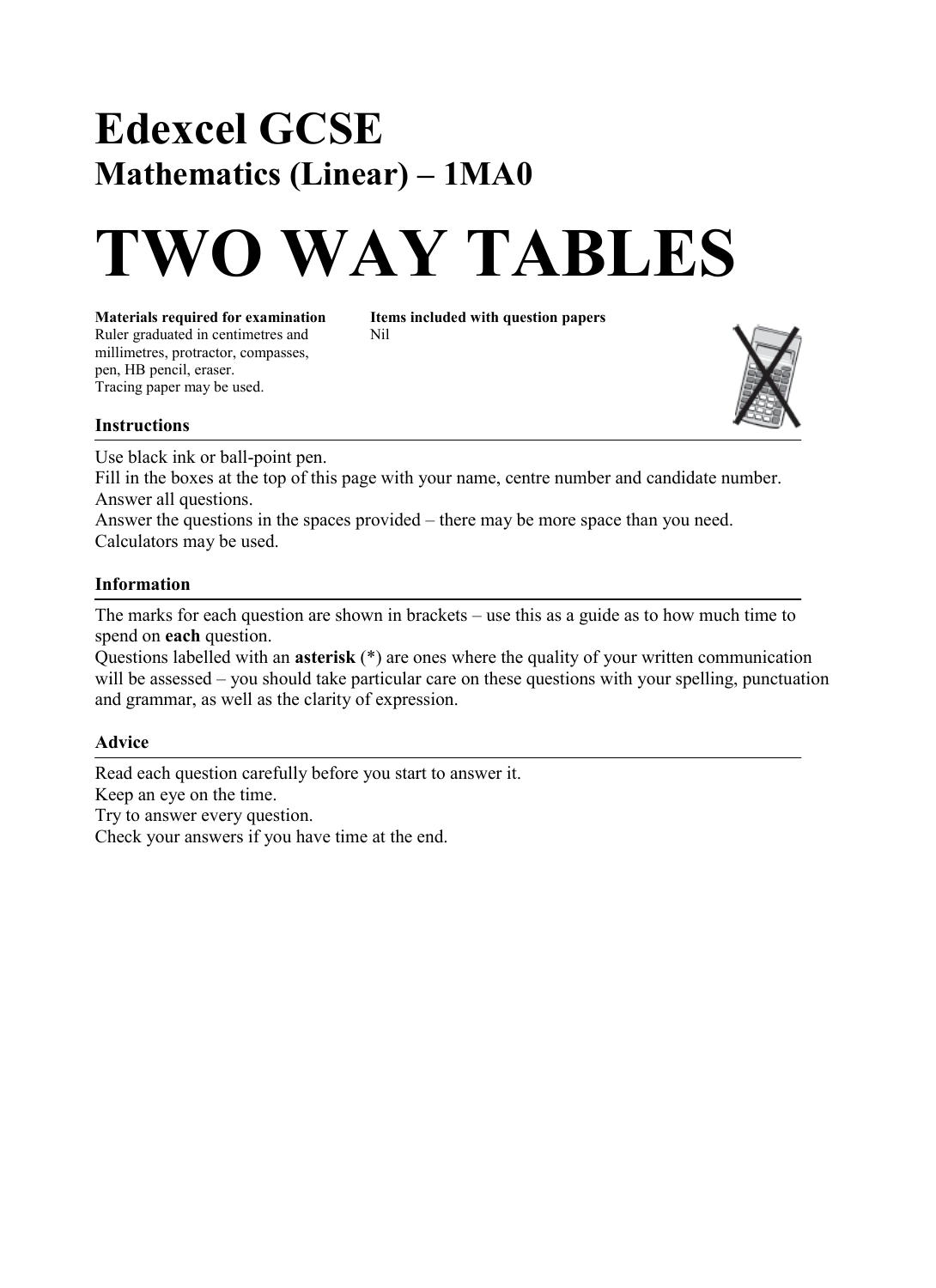|              |     | <b>Total</b> |     |     |
|--------------|-----|--------------|-----|-----|
|              | 9   | 10           | 11  |     |
| <b>Boys</b>  | 149 | 133          | 125 | 407 |
| <b>Girls</b> | 154 | 123          | 147 | 424 |
| <b>Total</b> | 303 | 256          | 272 | 831 |

**1.** The two-way table shows some information about the number of students in a school.

Complete the two-way table.

Scleet at random

 **(3 marks)** 424  $P(Gir) = \frac{424}{831}$  $P(Y_{\text{ear}} | 0) = \frac{256}{831}$  $P($  Year  $|o \setminus G_{ir}|)$  The prob of picking a Year (0 given that student picked was  $123$  a  $51$ 

**2.** A factory makes three sizes of bookcase. The sizes are small, medium and large.

Each bookcase can be made from pine or oak or yew.

The two-way table shows some information about the number of bookcases the factory makes in one week.

|       | Small | Medium | Large | Total |
|-------|-------|--------|-------|-------|
| Pine  |       | 7   [  |       | 23    |
| Oak   | l 0   | 16     |       | 34    |
| Yew   |       | O      |       | 13    |
| Total | 20    | 36     | ۱4    |       |

Complete the two-way table.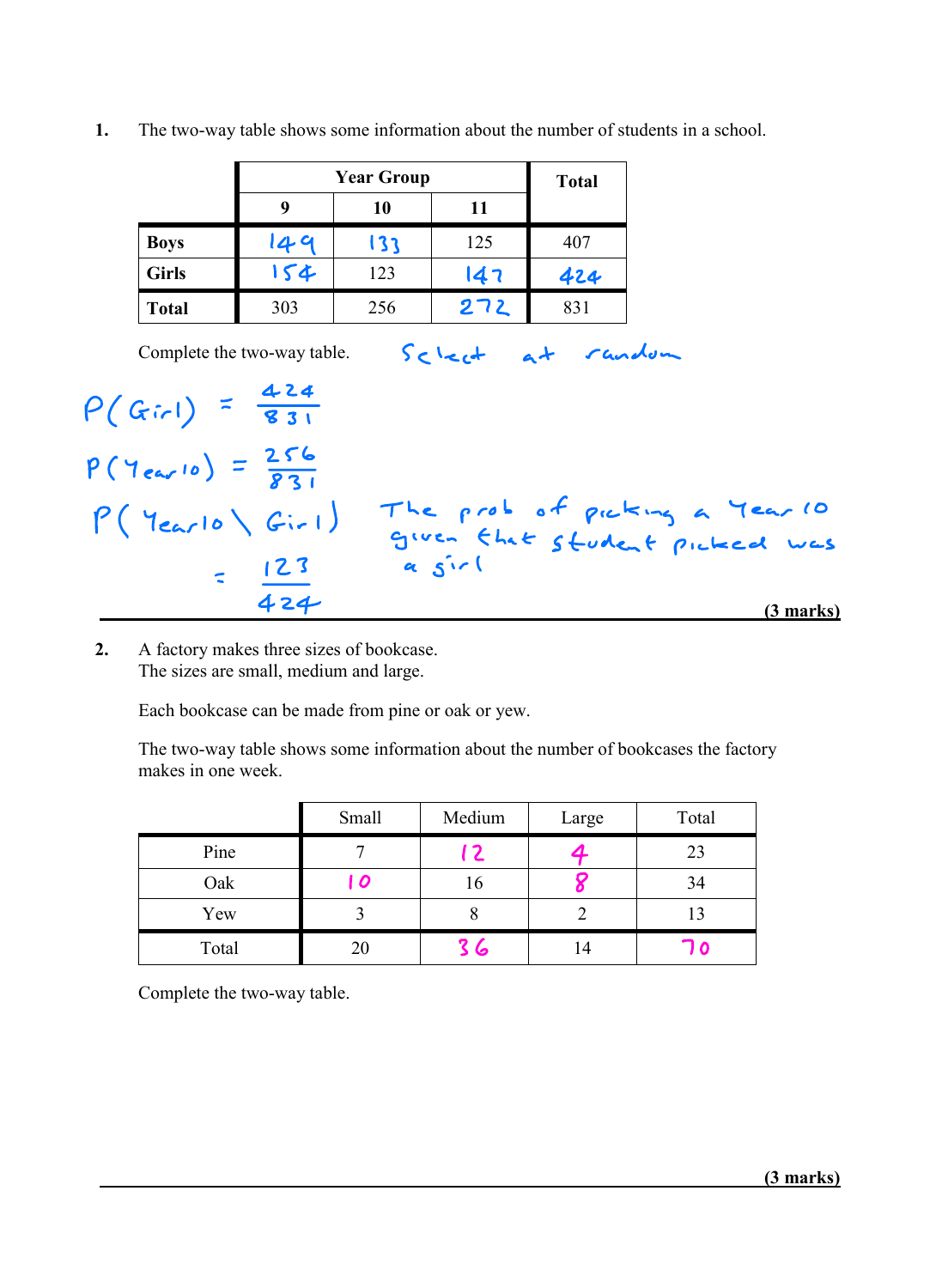**3.** The two-way table gives some information about how 100 children travelled to school one day.

|              | <b>Walk</b> | Car | <b>Other</b> | <b>Total</b> |
|--------------|-------------|-----|--------------|--------------|
| <b>Boy</b>   |             | 25  | 14           | 54           |
| Girl         | 2Z          |     | 10           | 46           |
| <b>Total</b> |             |     | 3 ර          | 100          |

(a) Complete the two-way table.

One of the children is picked at random.

(b) Write down the probability that this child walked to school that day.



One of the girls is picked at random.

- (c) Work out the probability that this girl did **not** walk to school that day. 24 عا ب4<br>.......
- **4.** The two-way table gives some information about how 100 children travelled to school one day.

|              | Walk | Car | Other | <b>Total</b> |
|--------------|------|-----|-------|--------------|
| <b>Boy</b>   | L J  |     | 14    | 54           |
| Girl         |      |     | 10    |              |
| <b>Total</b> | 37   |     |       | 100          |

(a) Complete the two-way table.

One of the children is picked at random.

(b) Write down the probability that this child walked to school that day.

..................................... **(1) (4 marks)**

**(3)**

**(2)**

 **(6 marks)**

**(3)**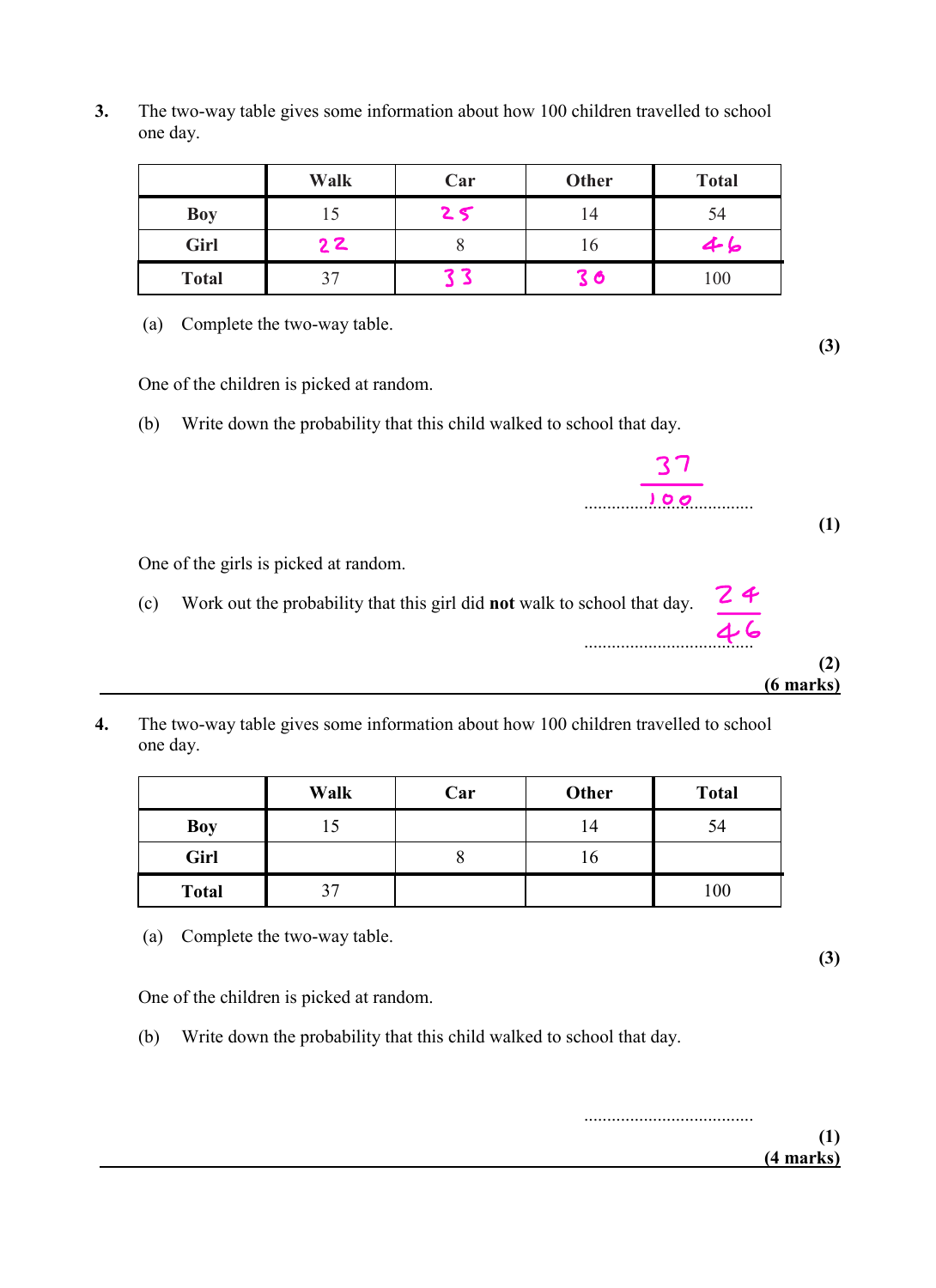

The diagram shows some 3-sided, 4-sided and 5-sided shapes.

The shapes are black or white.

**(a)** Complete the two-way table. **(3)**

| ٧<br>I<br>٦<br>I<br>×<br>۰.<br>ĉ |    |
|----------------------------------|----|
|                                  | ۰. |
|                                  | ۰, |
|                                  | I  |
|                                  |    |

.....................

**(2)**

 **(4 marks)**

339

366

366

|                                                                                                  | <b>Black</b>   | White          | Total |  |  |  |
|--------------------------------------------------------------------------------------------------|----------------|----------------|-------|--|--|--|
| 3-sided shape                                                                                    |                | 4              | 5     |  |  |  |
| 4-sided shape                                                                                    | $\overline{2}$ |                |       |  |  |  |
| 5-sided shape                                                                                    |                | $\overline{0}$ |       |  |  |  |
| Total                                                                                            |                |                | 11    |  |  |  |
| Ed takes a shape at random.<br>Write down the probability the shape is white and 3-sided.<br>(b) |                |                |       |  |  |  |

**6.** The two-way table shows some information about the number of boys, girls and teachers at three schools.

 **(5 marks)**

|                 | <b>School A</b> | <b>School B</b> | <b>School C</b> | <b>Total</b> |
|-----------------|-----------------|-----------------|-----------------|--------------|
| <b>Boys</b>     | 85              | 29              | 54              | 168          |
| <b>Girls</b>    | 93              | 31              | 47              | 171          |
| <b>Teachers</b> | 13              |                 |                 | 27           |
| <b>Total</b>    | 191             | 55              | 110             | 366          |

 $F_{11}A$  prob you pick a student =  $(168+171)$ 

Complete the two-way table.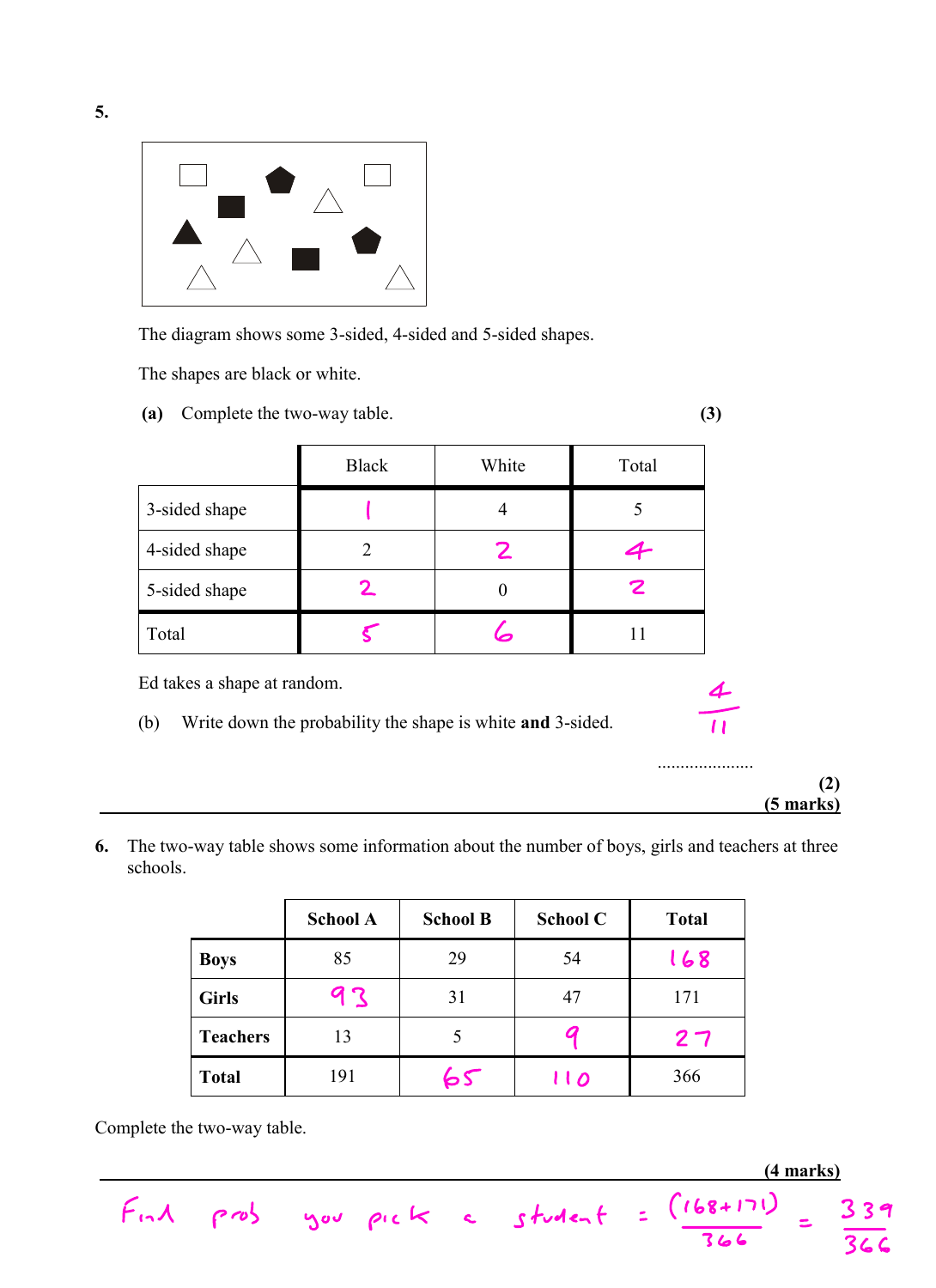**7.** 80 children went on a school trip. They went to London or to York.

> 23 boys and 19 girls went to London. 14 boys went to York.

(a) Use this information to complete the two-way table.

|              | London         | York | <b>Total</b> |
|--------------|----------------|------|--------------|
| <b>Boys</b>  | 2 <sub>3</sub> | 14   |              |
| <b>Girls</b> |                | 24   | 43           |
| <b>Total</b> | 42             | 8    | 80           |

One of these 80 children is chosen at random.

4 <sup>2</sup> 80

**(3)**

(b) What is the probability that this child went to London?

........................................ **(1) (4 marks)**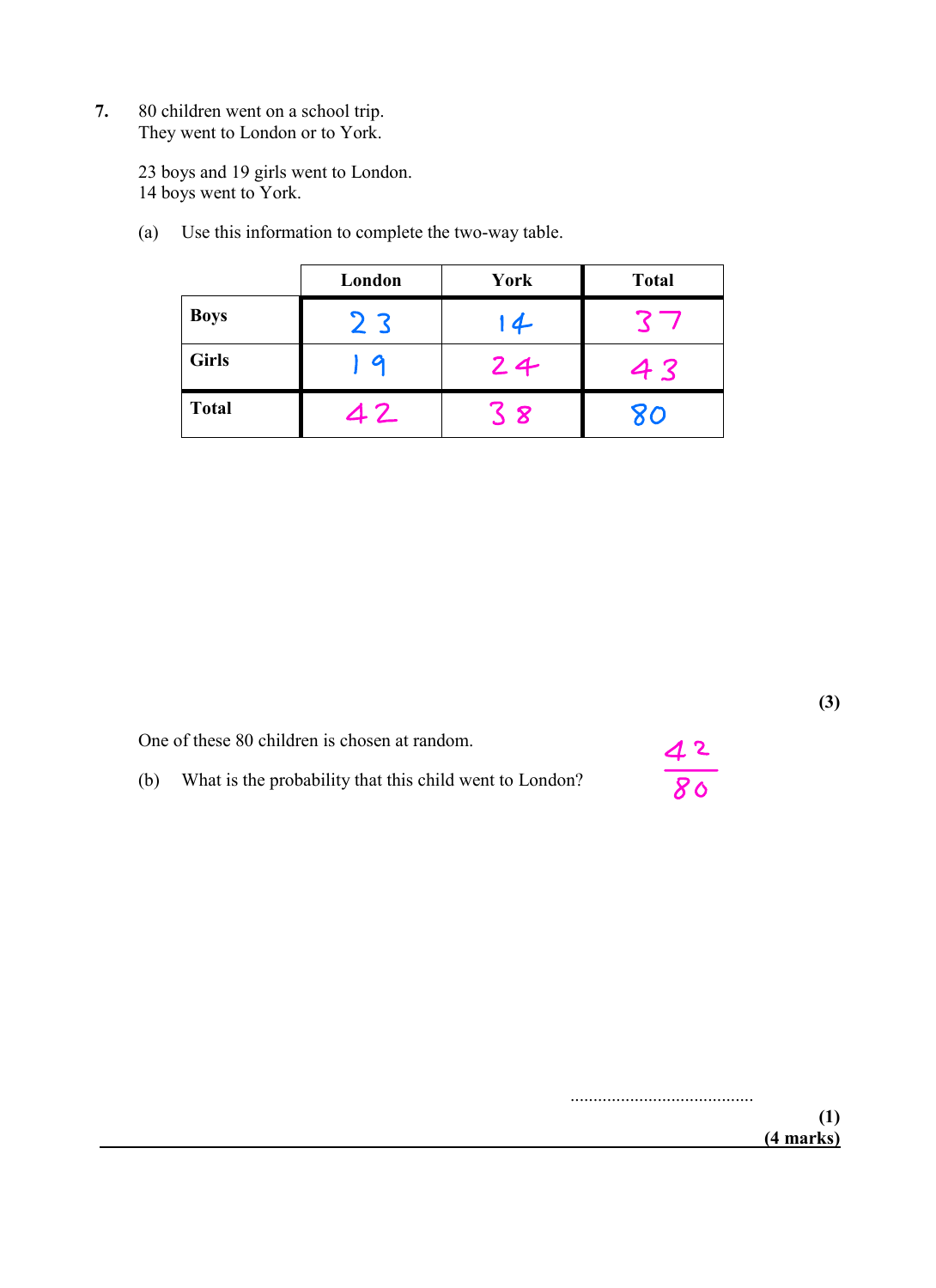**8.** Felicity asked 100 students how they came to school one day. Each student walked or came by bicycle or came by car.

49 of the 100 students are girls. 10 of the girls came by car. 16 boys walked. 21 of the 41 students who came by bicycle are boys.

Work out the total number of students who walked to school.

|          | $ v_{\ell k} $ $g_{ik\ell}$ |    | Car            | TOT            |
|----------|-----------------------------|----|----------------|----------------|
|          | 16  21                      |    | $\overline{4}$ | $\blacksquare$ |
| $G$ irls | 19                          | 20 | $\overline{O}$ | 49             |
| TOT      | 35                          | 41 | 24             | 100            |

35 walked to school

.........................................................

#### **(4 marks)**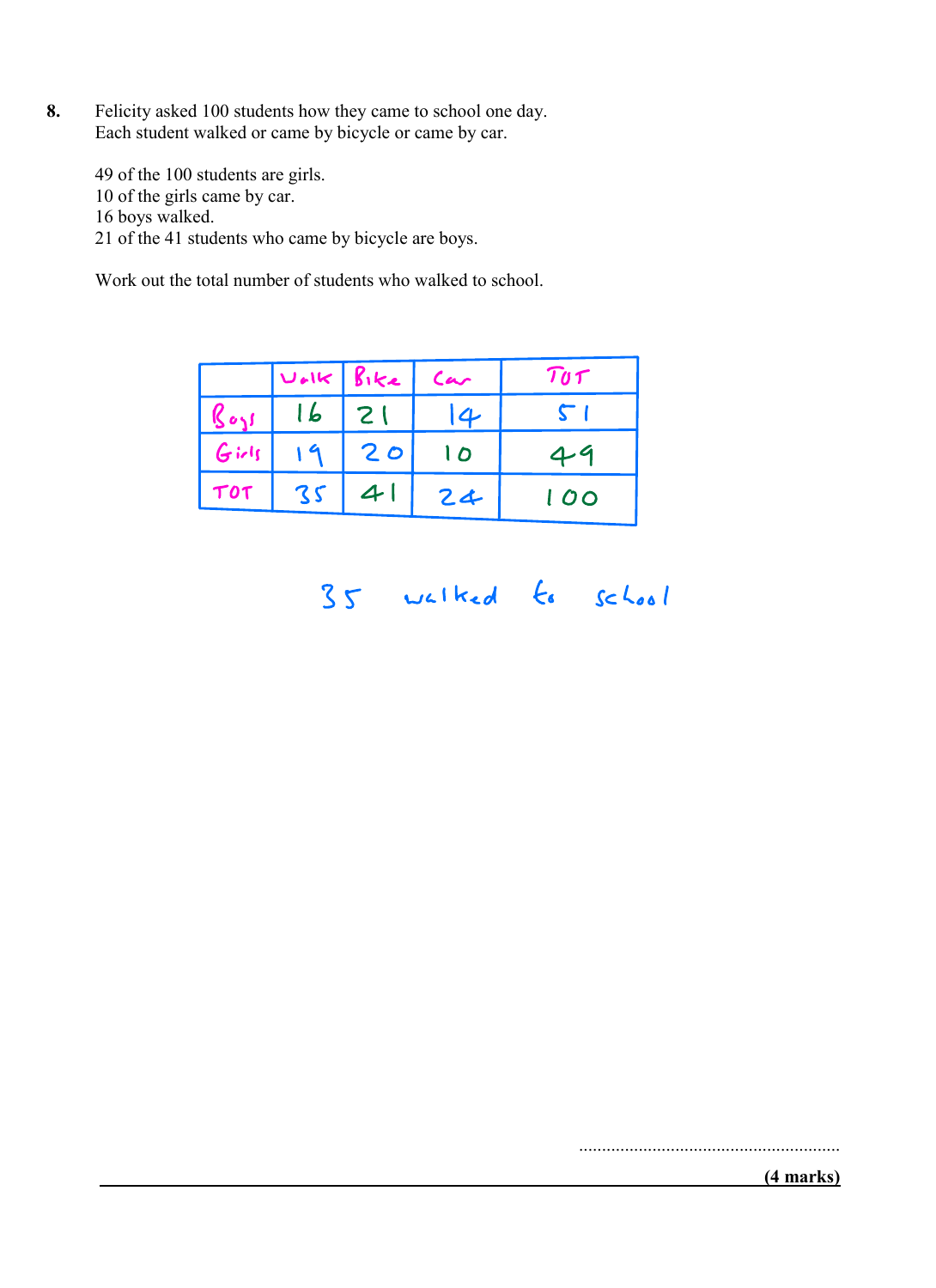**9.** Janice asks 100 students if they like biology or chemistry or physics best.

38 of the students are girls.

- 21 of these girls like biology best. 18 boys like physics best.
- 7 out of the 23 students who like chemistry best are girls.

Work out the number of students who like biology best.

|          |                | $B_{\text{vol}}$ (Len | Phys        | TOT |
|----------|----------------|-----------------------|-------------|-----|
|          | 28             | 6                     | $\mathbf 8$ | 62  |
| $G$ irls | 2 <sup>1</sup> |                       | 1 D         | 38  |
| TOT      | 49             | 23                    | 28          | 100 |

## 49 liked Biology Best

............................................................

 **(4 marks)**